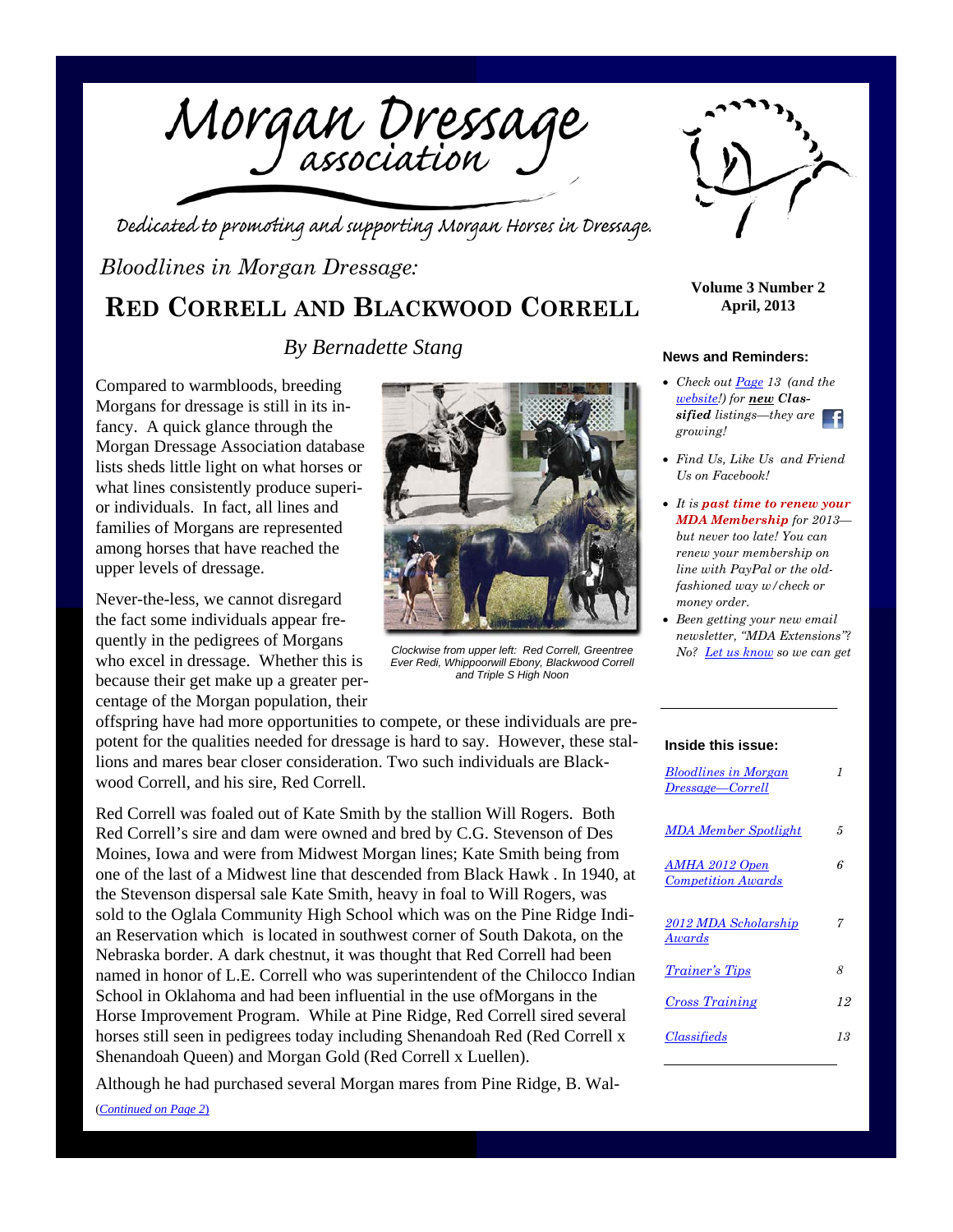## **Spotlight on the Members**



Horses, L-R: Blythewood Beau Brummel (Beau); Go With Grace (Gofer); Flower of

Advocate (Cat). People: Ric Gillespie, Pat Thrasher

*I met my first Morgan in the flesh in the spring of 1976. He was a 14.2 hand dark bay stallion named Nanseman (October Welcome x Val's Society Belle). I had wandered into a tiny Morgan farm, drawn by the sign at the road, to discover no humans present and the*  four year old stallion loose, courting a pony mare off the property. She wanted no part of *him, but in the exuberance of youth he was unwilling to understand that No means NO.* 

*I had some experience with horses, although none with stallions. I found a halter and a lead, crawled through the broken fence and hopped the ditch he had crossed, and walked towards him, not understanding the risk I was taking. He turned away from the mare, came to me, and put his nose in the halter.* 

*I bought him three weeks later.* 

*Fast forward to the present... Nanseman is long dead, as are my other horses from that time. I got back into horses and Morgans in the early 90s, and had two die very young. But* 

*the third time was the charm with Blythewood Beau Brummel, a hardy, opinionated, original-thinking Lippitt with a talent for lateral work, piaffe, and bucking. Once we figured out that the bucking was caused by saddles that didn't fit, he quickly moved up the levels to Third, schooling Fourth, and in spite of repeated bouts with laminitis (he is IR and also has Cushings) remains sound and full of fun at 14. In the fall of 2011 I also purchased Flower of Advocate, a fabulous 2008 model who looks like surpassing his " brother" in very short order. He has demonstrated major talent in dismantling fences, as well, making forays into neighbors' fields and coming home at feeding time with an innocent look on his face.* 

*And that's what I love so about Morgans. No matter what is happening, they get so much fun out of life that anyone around them has fun too, even our elderly TB (my husband's horse). If there's a game or a woodchuck to chase or a fence to jump or a machine to poke at, the boys are front and center. And if there's serious work to be done in the arena, they buckle down and concentrate and give everything they have to the job at hand. I'll never be a Big Show Rider but I can feel like a combination of Reiner Klimke and Xenophon when Beau or Cat settles into a new movement or skill and says " Yeah! This is fun!"* 

 *~ Pat Thrasher* 



*My fascination with horses began when I was a girl growing up on the prairie. Being a farmer's daughter I had plenty of time to imagine roaming the plains on my faithful steed. When I was six years old those dreams turned to reality with the purchase of a Welsh cross pony named "Trigger". My life with horses was on its way!!* 

*In 1970 I married Ed Radtke and became a rancher's wife and a cowgirl. Another dream had come true. There were many days that I would be herding cattle on my Morgan mare, Kooten Madi's Girl aka "Mary". Ed had promised me her if I would marry him and it seemed like a fair trade. When Mary was retired to the ranch's broodmare band I was given one of her sons, EMR Liberty, to ride. He was a faithful partner that carried me many miles gathering cattle on our ranch in the Montana Rocky Mountains. My next horse was a half sister to our Morgan stallion, Iron Forge Starman. Her name is QT and she continues to teach our grandchildren to ride and herd cattle on the ranch today.* 

*When our daughter, Sally, arrived on the scene I could see that another horse adventure was going to begin. When she was thirteen, Sally started taking dressage lesson on her Morgan gelding, Mehr's Eloquince. Then a few years later she decided that Starman should also travel along to some dressage shows and so the next chapter began. They continued, with Mom and later Sally's children in tow, to compete at Grand Prix and earn the coveted USDF Gold Medal.* 



Valerie Radtke, Sally Anderson and granddaughter, Ashley Anderson (mounted)

*EMR Morgans continues to raise successful sport Morgans with Sally as our trainer. We will campaign our Flyhawk bred junior stallion, Alliance, at USDF shows in 2013. He shows great potential as a sire of FEI quality Morgan horses.* 

*Another exciting portion of "My dream come true" is to see three of our granddaughters follow in their grandmother's love of horses. They show their horses in 4-H, dressage schooling shows and herd cattle on the family ranch. There is no greater reward then to enjoy seeing the next generations continue the adventure with horses!!! ~ Valerie Radtke*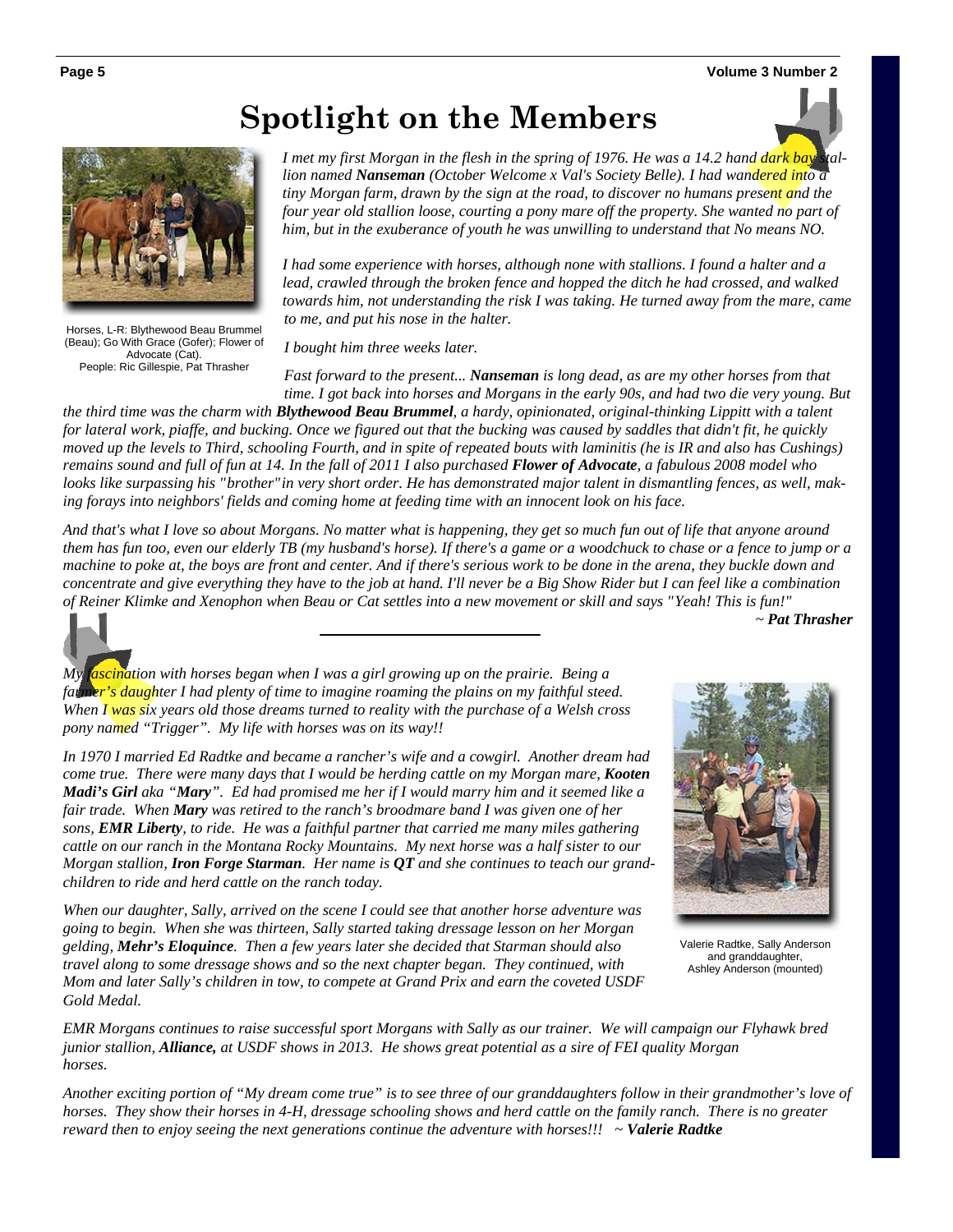# **Morgan Dressage Association 2012 Scholarship Awards**



#### KIMBERLEE BARKER

An USDF Silver Medalist and professional dressage trainer in Corvallis, Oregon, Kimberlee Barker began her involvement in Morgans over fifteen years ago as a resident dressage instructor at a local facility where many of the lesson horses were Morgans. Most recently, she has been working with two Morgans: the young stallion, Gladheart Black Harris (DJJJ Ebony Gold x Rogue's Midnight Melody) and a FEI gelding, Gladheart Linhawk (Funquest Diviner x Rogue's Midnight Melody).

Kim has been a strong promoter of Morgans in dressage; riding Gladheart Linhawk in two Northwest Horse Fair and Expositions (2009 and 2012) as well as in the Oregon Dressage Society's Introduction to the 2011 Tests Clinic. Most recently she and Gladheart Linhawk were chosen for the 2012 USDF Region 6 Adult Clinic. She actively shows both "her" Morgans in open competition.



KImberlee Barker and Gladheart Linhawk

Kimberlee actively clinics under such instructors as Lilo Fore (FEI "I" Judge and member of the USDF Instructor Certification Program), Mike Osinski

(USEF Senior ["S"] judge and USDF Gold Medalist), and Alfredo Hernandez a California-based dressage trainer who specializes in piaffe & passage and work in-hand. She plans to use her scholarship monies to continue to clinic under these instructors.



#### KRISTI HAINES

Kristi Haines of Marshfield, Massachusetts is the assistant trainer at Furnace Brook Farm and is currently training her 8-year-old Morgan, Fenway Park. Kristi and "Carl" have successfully competed through Second Level at both Open and Morgan competitions. In 2012, the pair traveled to Florida to train extensively under "S" judge, Ida Andersen. Kristi plans to use her scholarship money to continue riding under Ida and other FEI trainers with the hopes of one day competing with Carl at FEI.

Kristi Haines and Fenway Park

#### KRISTAL HOMOKI

Kristal Homoki is a third generation Morgan owner, breeder and professional trainer- inheriting her love of the breed from her great Aunt Ethel Gardner and her mother mother, Niven Owings of Spring Lake Farm. Kristle continues to train and breed Morgans on her own farm, MtnTop Morgans, in Brooklyn, Michigan.

Although new to dressage as a sport, Kristal has always used the basic principles of dressage in her everyday training and riding; strongly believing that these principles are very important for all horses, no matter what the discipline. Kristal has taken lessons from USDF Bronze Medalist Julie Arkinson of Synchrony Farm in Saline, Michigan, as well as taken clinics with Grand Prix rider and noted clinician Mette Rosencrantz.

Kristal has recently begun showing dressage, finding that she really valued the information and suggestions gained by being individually judged and scored. She hopes to show one of her mares, Universal Selection (aka "Faith") in 2013. She plans to use her scholarship funds to continue lessons on a local level with Julie Arkinson as well as take advantage of dressage clinics that are available in her area.



Kristal Homoki and Universal Selection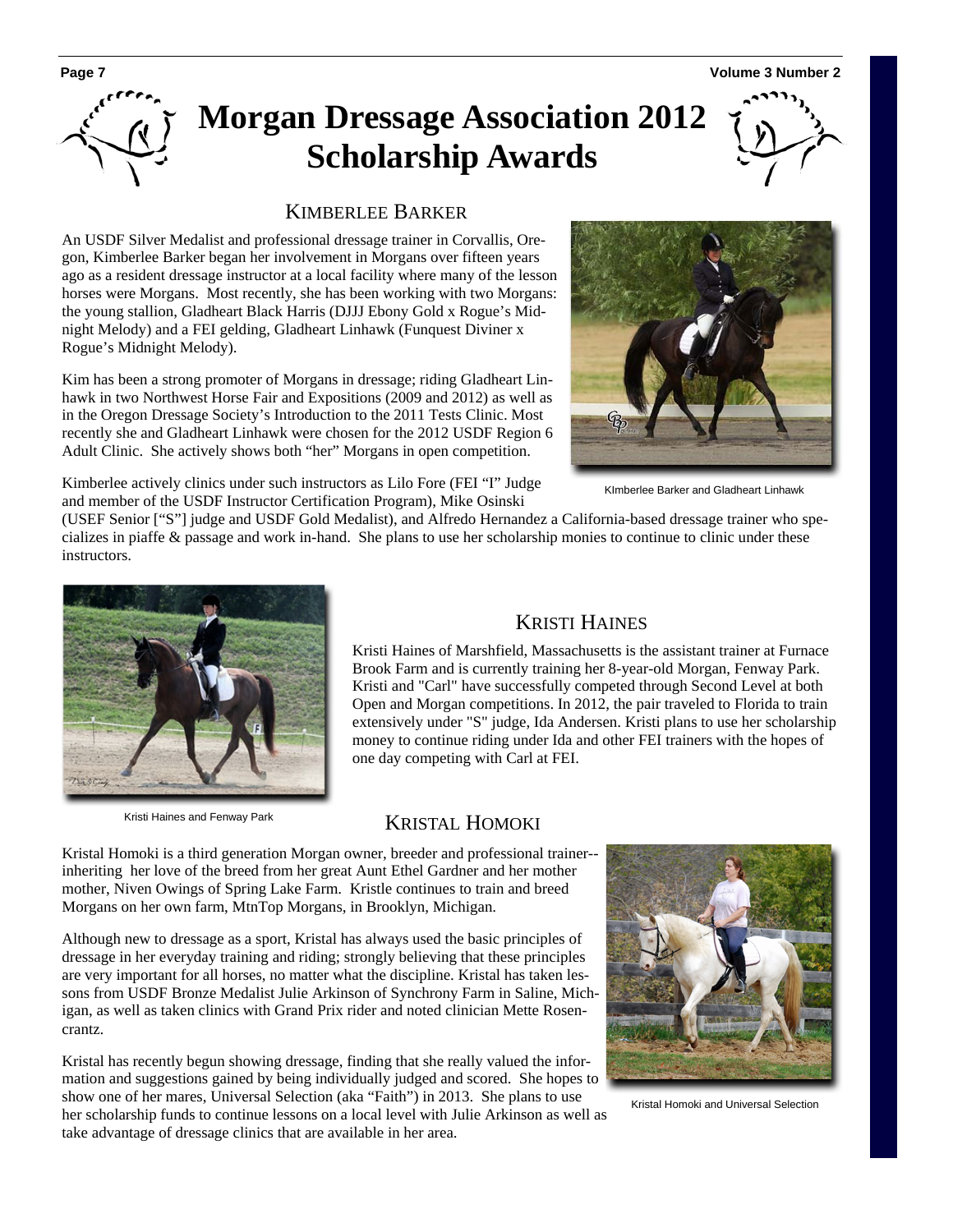### **Trainer's Tips**  *By Sally Anderson*

In "Trainer's Tips" we will have three Morgan trainers give the reader different techniques on how to introduce a movement to a young horse, discuss problems that might happen when you execute the movement, and then give you helpful tips on how to fix the problem.

The three trainers that we will be highlighting this issue are:



- Angie Bean Ange's specialty is developing each horse to its potential, regardless of breed. Her horses compete consistently in dressage, with success at the local, regional, and national levels. She is a "L" graduate, ARIA Level 3 certified in Dressage and Stable Management, and YDHTS Alumni. Ange instructs and develops horses and riders at their farm or Straight Forward Dressage in Glenmoore, PA. She also travels thought the United States as a clinician.
- 
- **Kimberlee Barker**  Kimberlee is a USDF Silver Medalist and "L" Judge's Program graduate who lives and teaches in Corvallis, Oregon. She was the recipient of the 2011 ODS Mary Ann Judkins Memorial Instructor Award. Kimberlee currently trains and shows two Morgans—Gladheart Linhawk at FEI and Gladheart Black Harris at Second Level.





 **Sally Anderson** – Sally is an USDF Gold Medalist and trains at EMR Morgan Farm. She is currently not showing, but has high hopes for her up and coming Morgan, Flower of Alliance.

These three trainers will be discussing **transitions**.

#### **1.How do I perfect the trot to canter transition?**

**Ange** - In order to ride a correct canter transition, before I ask for the transition, I like to test to make sure that the "buttons" are working. If my horse does not understand how he is supposed to respond to each of these individual buttons, he won't be able to give me a perfect trot-to-canter transition. The checklist for canter depart "buttons" is the following:

1. When my inside leg is applied at the girth, my horse should lift his inside shoulder and stretch the outside of his body around the "positioning" leg.

2. When my outside leg is applied in quick taps slightly behind the girth, my horse should quicken his outside hind leg.

3. When I press with both of my legs at the same time, my horse to go forward with larger strides, not quicker, faster strides, without disturbing the connection.

If any of these buttons do not work, I focus on fixing those buttons before I try a canter depart. To tune- up these buttons, I apply my leg as if my horse is going to do it perfectly. If he does not, I apply the aid in a quicker, sharper manner. When my horse responds correctly that aid, I praise him like they invented ice cream. Then I repeat using the lighter aid. I am careful not to change the placement of my aid or gradually increase the pressure, because that could be confusing for my horse. I want my horse to respond quickly to the lightest aid, so I need to make sure that I give him a consistent, quick, light aid and the opportunity to respond to it, followed by a quick, clear correction if he does not. Consistency is what trains hors-

es.

Once I'm sure all of the buttons work, I put my first canter depart where it will be easiest for my horse; I want to set him up to be successful. For a young horse, that may mean in the first corner of the short side. If he has trouble with the leads. I will start with whatever exercise has been most successful the day before. Once I get the perfect canter-to-trot transition, I will practice it a few times each direction. It is only trained if it is repeatable. If I want my canter-totrot transition to be an "8" in the show ring, it has to be an "8" nearly every time at home.

**Kimberlee** - Working for the perfect canter transition is a balancing act. It is important to remember that it is the quality of the trot that sets the quality of the canter, and the transition. Often people worry so much about the transition itself, they forget to keep the quality of the trot